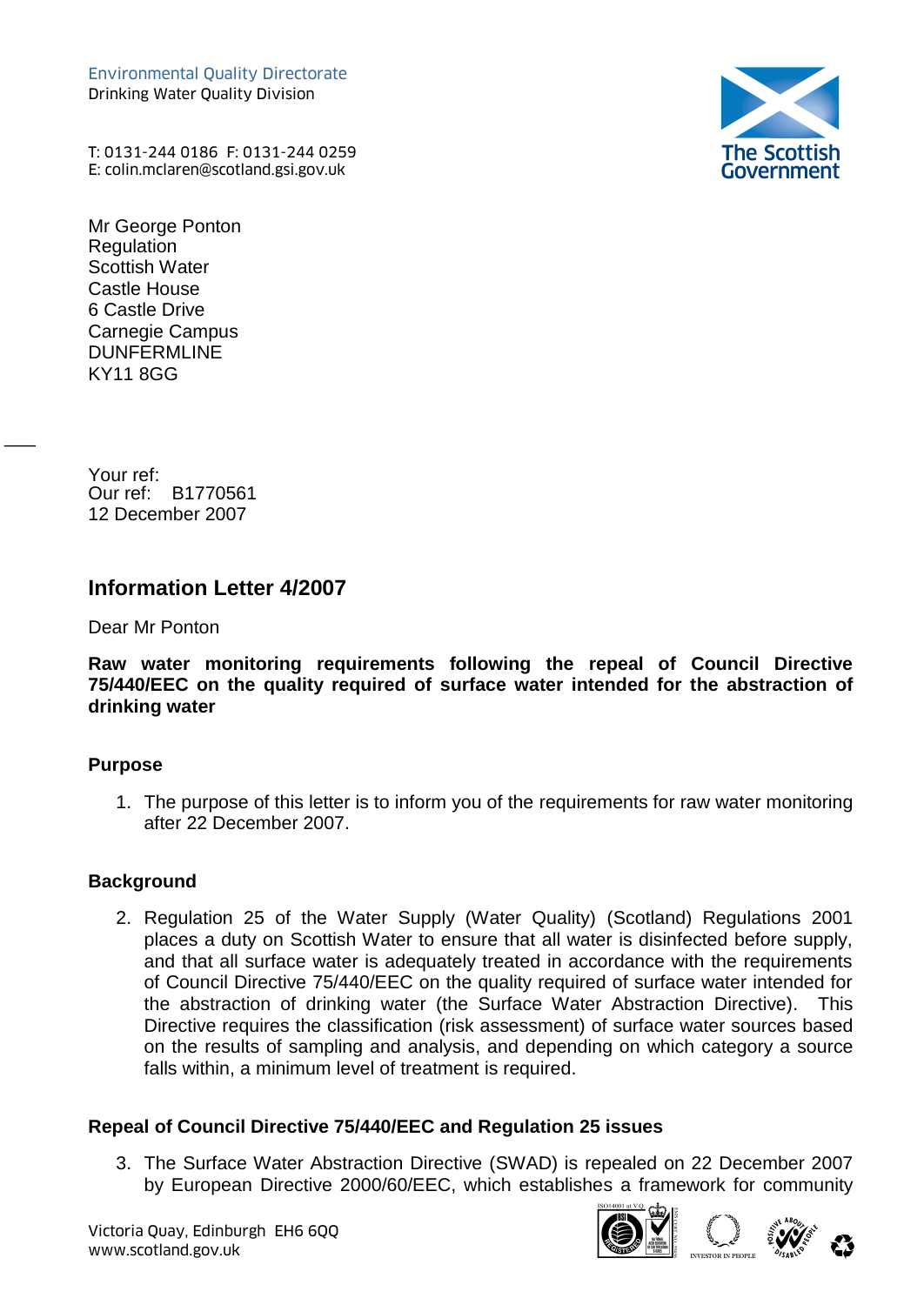action in the field of water policy (the Water Framework Directive). Arrangements are therefore required to ensure that after 22 December 2007, the risk assessment and minimum water treatment provisions contained in regulation 25 of the Water Supply (Water Quality) (Scotland) Regulations 2001 are retained, thus ensuring that the 2001 Regulations continue to provide an effective level of health protection for consumers of public water supplies.

4. The disinfection requirements set out in regulations 25(1) and 25(2) of the 2001 Regulations are unaffected by the repeal of SWAD but regulations 25(3) and 25(4) define water treatment requirements by reference to SWAD. The classification or risk assessment of drinking water sources after 22 December 2007 is covered by Article 7 of the Water Framework Directive but it will be necessary to introduce a new requirement for the minimum level of treatment to be applied to surface water, or groundwater under the influence of surface water, to ensure that the risk assessment and minimum water treatment provisions of the 2001 Regulations are fully retained. This Information Letter covers the risk assessment or raw water monitoring requirements contained in Article 7 of the Water Framework Directive but details of the minimum level of treatment to be applied to surface water, or groundwater under the influence of surface water, will be the subject of a separate Information Letter.

### **Raw water monitoring requirements**

- 5. All water sources intended for the abstraction of drinking water will be tested for the following "core" suite of parameters:
	- a. Coliform bacteria
	- b. *Escherichia coli*
	- c. Hydrogen ion (pH)
	- d. Turbidity
	- e. Colour
	- f. Iron
	- g. Manganese
- 6. All sources supplying less than 100  $m^3$  per day must be sampled for the "core" suite of parameters 4 times per year. This sampling to commence as soon as practicable but no later than 1 January 2009.
- 7. For water sources supplying more than 100  $m<sup>3</sup>$  per day a further suite of "additional" parameters is to be sampled. The "additional" parameters to be sampled at any particular source will be identified using a joint risk assessment approach between SEPA and Scottish Water and will be jointly agreed.
- 8. For all sources supplying more than 100  $m<sup>3</sup>$  per day both the "core" and the appropriately identified "additional" parameters must be sampled as detailed in the table below: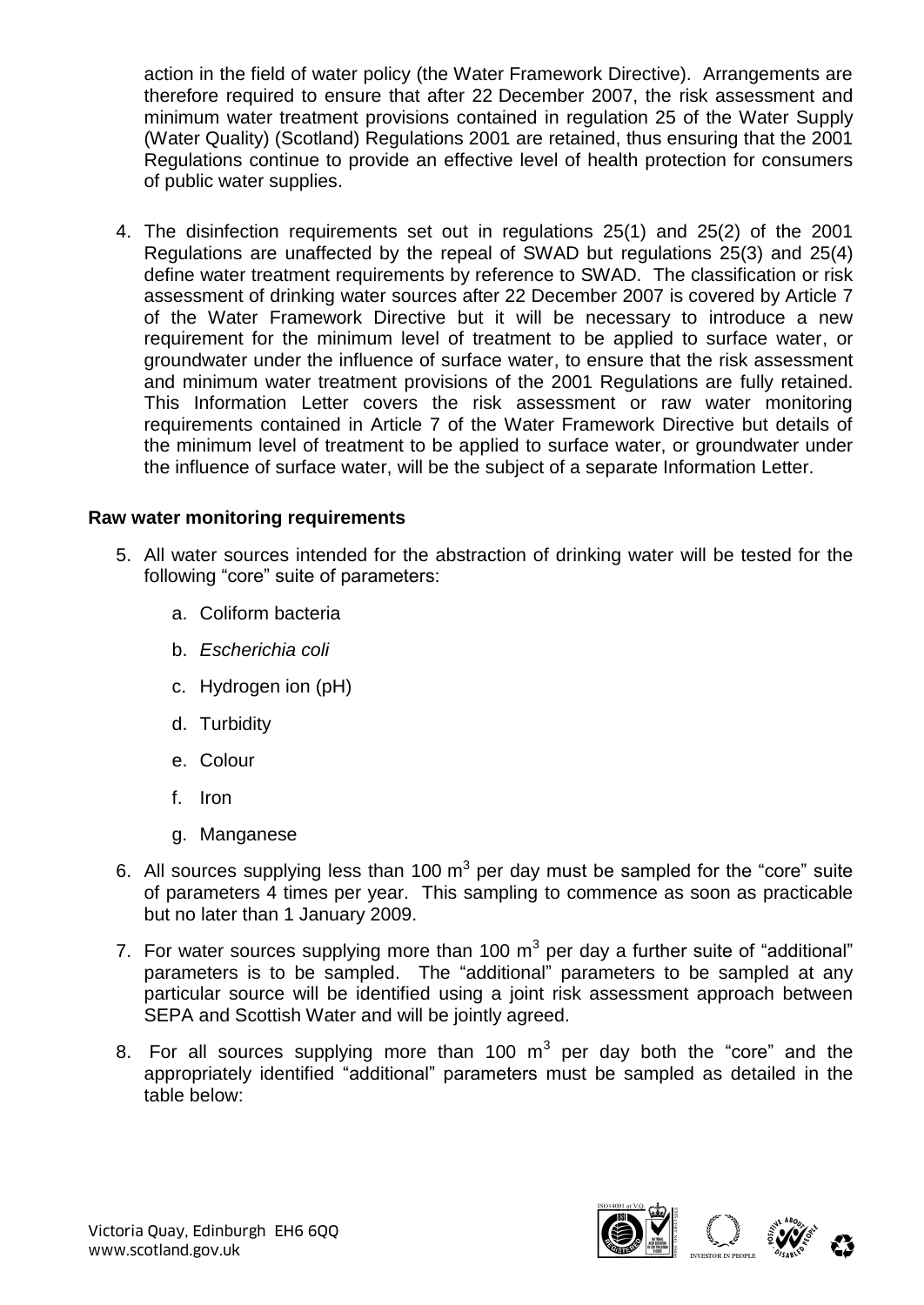| <b>Community</b><br>served<br>(population) | <b>Frequency</b> |
|--------------------------------------------|------------------|
| $<$ 10,000                                 | 4 per year       |
| 10,000 to 30,000                           | 8 per year       |
| >30,000                                    | 12 per year      |

- 9. Samples of the raw water source should be taken at the intake in the catchment, but may be taken at the raw water sample point within the water treatment works provided that the sample point only receives water from a single source.
- 10.Where a water treatment works is served from two or more separate sources that combine before the inlet of the treatment works, then provision should be made to take samples of the raw water at the intake in the catchment for each of the sources or another appropriate point.
- 11.In cases where the risk assessment process identifies parameters currently beyond the scope of the Water Framework Directive and/or the Drinking Water Directive, SEPA and Scottish Water will jointly assess the level of risk posed by such parameters and their inclusion in future sampling requirements.

### **Implementation timetable for sources supplying more than 100 m<sup>3</sup> per day**

- 12. For all water sources supplying more than 100  $m<sup>3</sup>$  per day and serving a population of over 30,000, the raw water monitoring programme for the "core" parameters shall commence by 23 December 2007. The risk assessment to inform the "additional" parameters that require to be sampled for surface water sources, or groundwater sources under the influence of surface water, shall be completed by 31 March 2008 and the samping activity shall commence immediately thereafter.
- 13. For all water sources supplying more than 100  $m<sup>3</sup>$  per day and serving a population of more than 10,000 but less than 30,000, the raw water monitoring programme for the "core" parameters shall commence by 23 December 2007. The risk assessment to inform the "additional" parameters that require to be sampled for surface water sources, or groundwater sources under the influence of surface water, shall be completed by 30 April 2008 and the sampling activity shall commence immediately thereafter.
- 14. For all water sources supplying more than 100  $m<sup>3</sup>$  per day and serving a population of less than 10,000, the raw water monitoring programme for the "core pameters" shall commence by 23 December 2007. The risk assessment to inform the additional parameters that require to be sampled for surface water sources, or groundwater sources under the influence of surface water, shall be completed by 30 June 2008 and the sampling activity shall commence immediately thereafter.

### **Further Information and Enquiries**

15.Enquiries about this letter should be addressed to Donald Reid (Tel No: 0131 244 0278) or Email: [donald.reid@scotland.gsi.gov.uk.](mailto:donald.reid@scotland.gsi.gov.uk) Please acknowledge receipt of this letter.